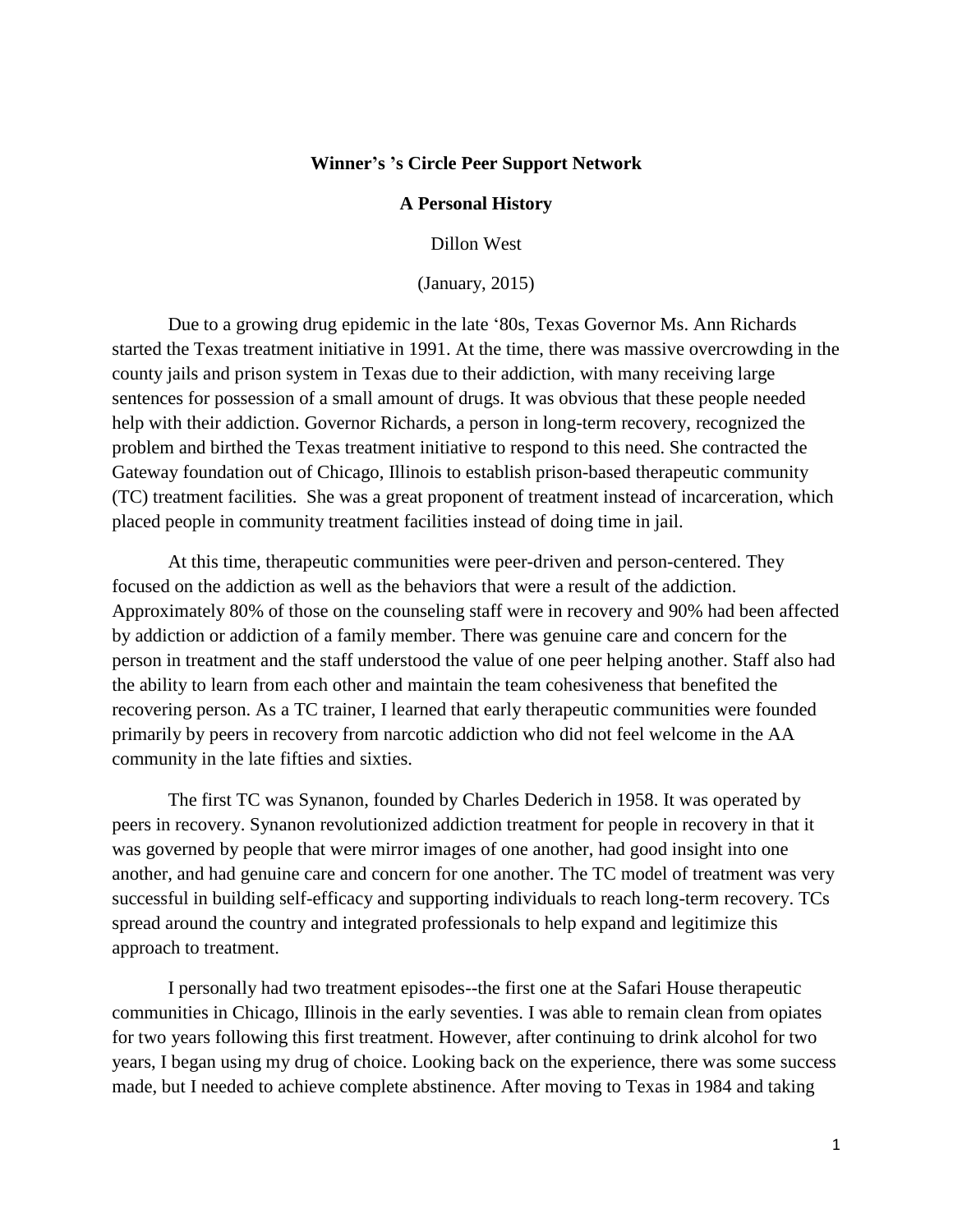my disease of addiction with me, I was incarcerated for small amounts of drugs. Being on parole, I was constantly violated due to my addiction and on November 28, 1992, I was arrested for parole violation and was sent to the Texas Department of Corrections as a habitual parole violator.

One morning, the Texas Department of Criminal Justice bus came to the county jail in Houston and picked up 100 inmates and dropped us off at the central unit—a Texas prison facility. We all thought we were about to do some major time and have our parole revoked. Nobody on the unit gave us any information for three days. When somebody did talk to us, we were told a treatment unit was opening and that we would be its first clients. After a week, they informed us that they had decided to send 50 men home because filling up the unit at one time would not work. I was selected to go home. However, I wanted to stay. The other 49 men were elated about going home. I requested a meeting with the program director and he sent for me to come to his office. He had read on my request that I wanted treatment and allowed me to be part of the program which lasted six months. I had skills from being in a TC from my first treatment so I was made a department head for the orientation department, teaching the rules and tools of the community. Eventually I became the house coordinator. This treatment episode was different because we worked on more than behaviors. There was substance use disorder education where we learned the disease concept and relapse prevention skills. We attended AA and were able to work the steps if we chose. There was a holistic approach to recovery.

At this time there were new TC programs being birthed across Texas in the criminal justice system. The TC program was a close community. It was suggested that we start a support group and stick together, assisting one another in our recovery. Raymond, my sponsor, was one of the first TC graduates in the Texas treatment initiative. He had graduated from the program eight months before me on a different prison unit. When he graduated, Mr. Robert Shapiro from the Substance Abuse and Mental Health Services Administration (SAMHSA) and Mr. Emmit Hayes from the Texas Commission on Alcohol and Drugs gave him a banner with "Winner's Circle" on it. They told him the Winner's Circle is him and what he chooses to do with it. Returning home, Raymond reunited with his brother, Simon, who was now in recovery and a strong member of AA. After sharing each other's journey, they co-founded the Winner's Circle peer support network. Simon's church had a free space and they began to have support groups for the ex-offender population.

What was different about the Winner's Circle is we utilized tools we learned in the TC community. Many people new in recovery were uncomfortable in traditional Twelve-Step recovery groups. They felt shame and hesitated to share. Many people attending groups would say people from the criminal justice system would only be there to get our meeting sheets signed for our parole or probation officer. This did little to help build self-efficacy. At the Winner's Circle, you were accepted and could talk about anything. Many people found, after the drugs and alcohol were gone, they still had major living problems. Many of these problems existed long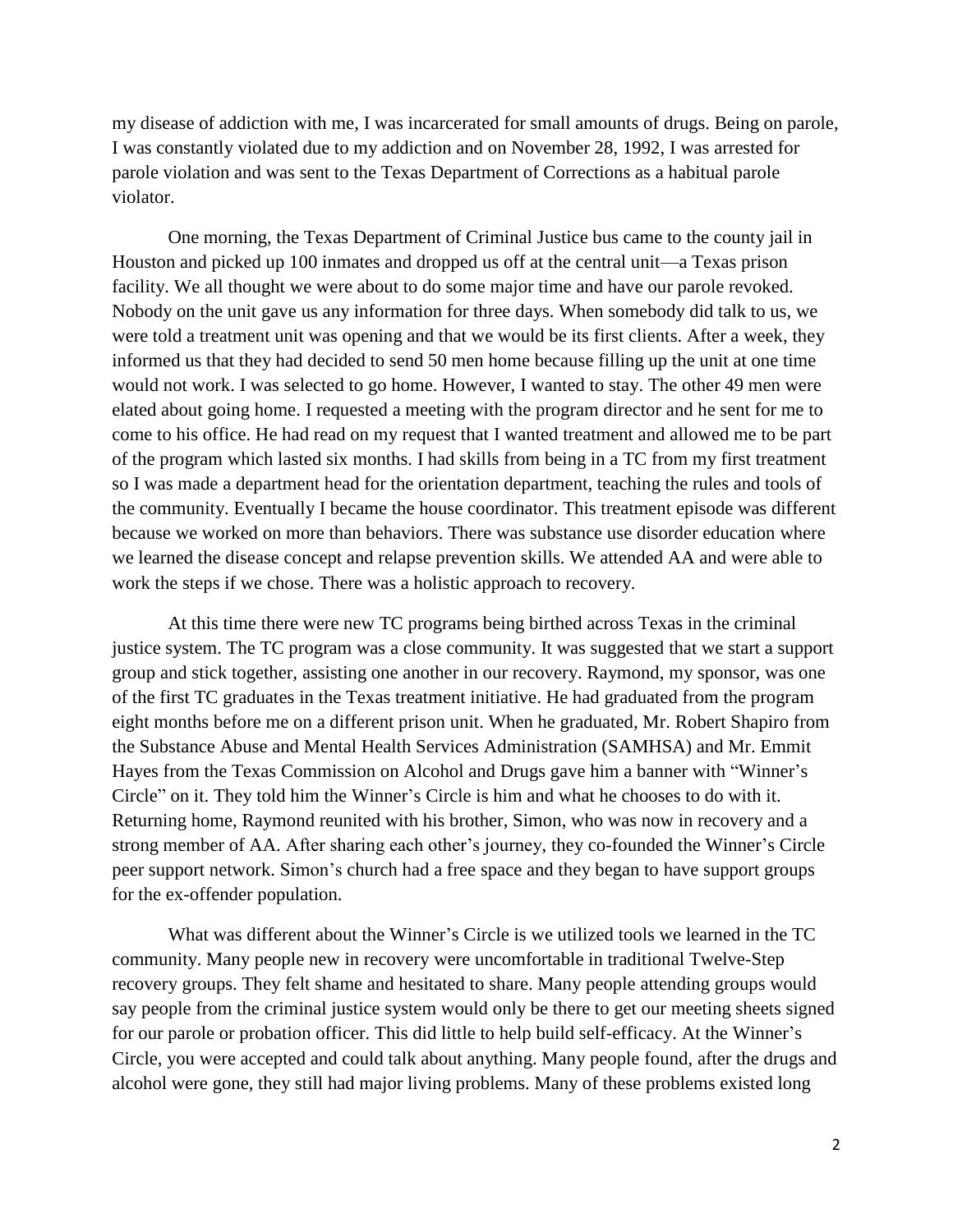before their addictions took control of their life. Family problems, co-occurring substance use and mental health problems, housing, employment, and education were all areas of challenge.

I remember one guy came to a meeting and he had got a good job and was abstinent. When he asked his wife to use the car to come to a meeting, she told him, "No." He was furious and shared this issue at a support group meeting. He also shared that every time he used the car he would be gone for days at a time. The group gave him some feedback, stating maybe it's time he saved and got his own car and that if we were her, we probably would not let anybody use the car based on her past experience with him. The peer had a light bulb go off in his head and respected his wife's decision and eventually bought himself a car and appreciated having worked for it.

The Winner's Circle is a group in which you can put anything on the floor and receive feedback or you can just vent if that is what you choose. Although there is a topic at the meetings you don't have to stick to the topic especially if something is bothering you. Many people at the Winner's Circle work a Twelve-Step program and participate in peer support. Winner's Circle peer support network is a vehicle which peers can share in a meeting and get suggestions for housing, employment, training, and other supports that can be of benefit in early recovery. I have had many peers share they were looking for employment and I was able to get them hired at the construction site where I worked. People in recovery make the best workers. Most people in recovery that were hired at my site came to work on time and did not take off. We shined and eventually were the biggest population hired. In my own case, I was looking for a nice apartment and after paying three application fees and being turned down because I had a criminal record, I shared my struggles with this issue in a meeting and one of my peers shared with me about her apartment and how the landlord gave her a chance. Being able to get an apartment there, soon we had several recovering people staying there doing well and proving to be model tenants. The power of peer recovery is so awesome and very strength-based.

I joined the Winner's Circle around January 1994 at a time the group had been meeting for about eight months. Raymond and Simon had people from TC programs around Texas beginning to come home and attend the meetings. After my first Winner's Circle meeting, I knew I was at home because I felt comfortable and was able to talk to people. The Texas Department of Corrections referred people to Winner's Circle. However, it was not mandatory that they attend. Many people attended Twelve-Step meetings to meet their requirements with parole and probation. Winner's Circle grew very fast so we had to move from the place we were meeting to a bigger facility. Raymond, with his peer support knowledge, and Simon, as a great recovery speaker, exerted a huge influence on people in recovery.

The Winner's Circle was peer-driven and peer-supported. Raymond had taken the banner and successfully created a vehicle for peers in recovery coming out of the criminal justice system. We created a structure at the Winner's Circle: a president, vice president, treasurer, and hospitality roles. We had a men's structure and a women's structure. I was the vice president of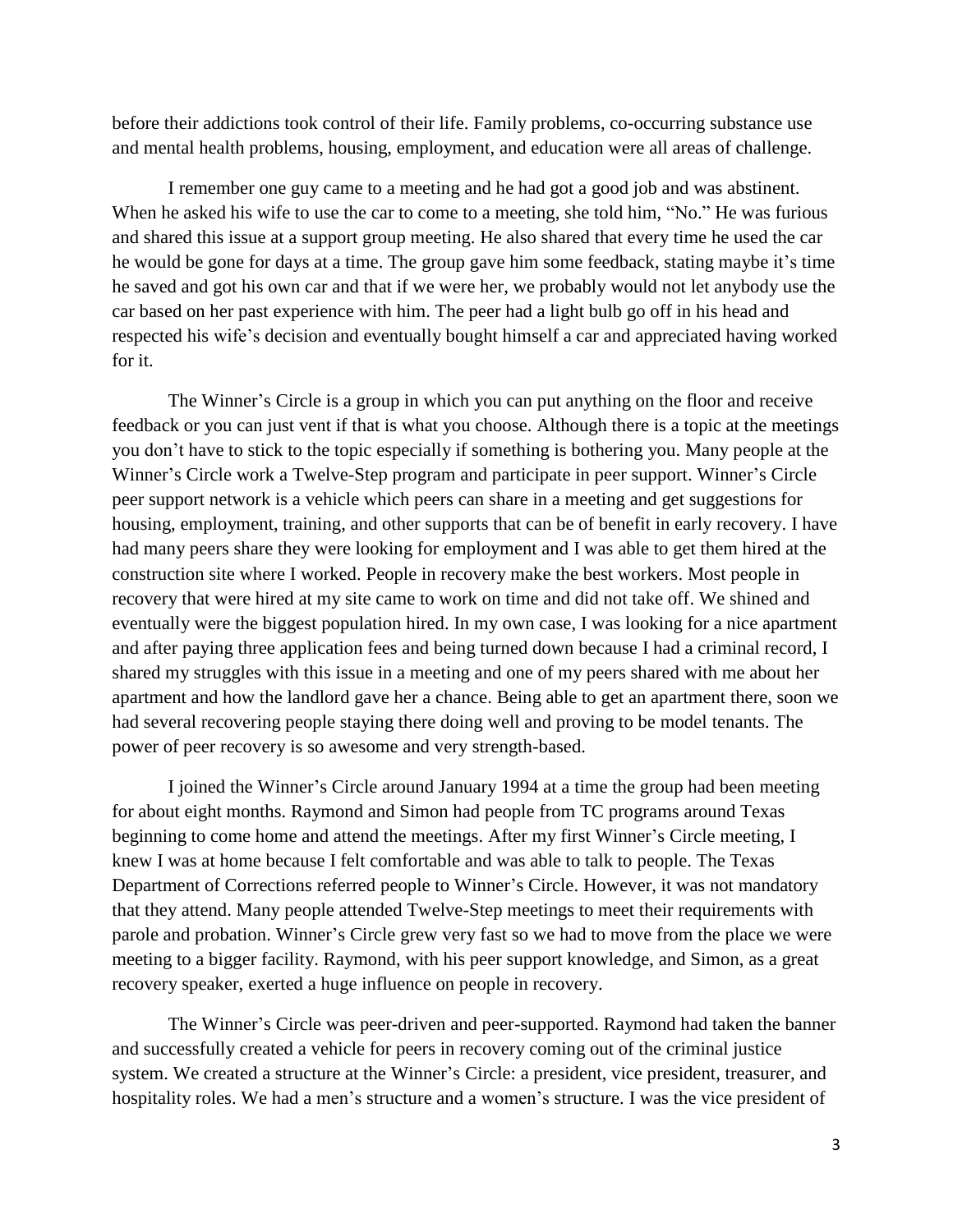the men's structure. The peers in the structure basically ran the group and put on functions and fundraisers. We were peers supported by our own contributions. There was technical support from Texas Department of Criminal Justice. Ms. Madeline Ortiz, who is the Director for Programs in the prison system, allowed us to come back in the prisons and chair Winner's Circle meetings. She made provisions that someone who had been out for two years could bring someone inside the prison with at least six months sobriety to participate in meetings. After two years of its inception, the Winner's Circle began to go back to the prison units to conduct meetings in TC programs. That's how the Inner Circle and recovery rallies in prison began in facilities across Texas.

There was a unit I would go to once per week and facilitate a meeting. Mr. Philander Moore, who is with the Department of Health Services today and currently oversees the State's recovery-oriented systems of care (ROSC) initiative, also provided technical support for Winner's Circle. A certification was created called, "Criminal Justice Peer Intern," where peers in the program could get the certification after attending 100 hours of class toward their counselors' license. Raymond Davis was the first peer intern in the state. I received a peer internship in 1995 and eventually continued to become a licensed chemical dependency counselor in 1998.

By 1996, there were other Winner's Circle groups starting up around Texas in Dallas, Tyler, Port Arthur, and other cities. Houston Winner's Circle is known as the mother ship for Winner's Circle. Simon served as chairman of all the Winner's Circle groups until 1999. His motivational speaking made him a strong advocate for the peer support community. Today there are twenty Winner's Circle groups around Texas and they have Inner Circle meetings in many of the prison units. Eventually I became president of the Winner's Circle and then Administrative Director. We traveled around the state assisting other groups and building a strong social network for peers in recovery in Houston. Each Winner's Circle was responsible for holding rallies for the groups back inside the prison treatment facilities and units.

Our meetings had standing room only and we had a strong family component. There were family members getting in recovery and also family members being supportive of recovery and participating in the Winner's Circle. After returning several times, Steve Shapiro was very pleased with the growth and sustainability of the Winner's Circle groups. Emmitt Hayes, who was the Director for Youth Probation, and Philander Moore, who was with the Texas Department of Health Services, both were pleased and supportive of the progress being made. We also had the backing of Mike Giniger of the Gateway Foundation, along with Madeline Ortiz from the Texas Department of Corrections. Mr. Shapiro met with me and Simon, informing us of the Winner's s community and how he wanted to model the Winner's Circle groups around the country. Hollywood Henderson, the ex-pro football player and some other prominent people in recovery were with him. Simon walked out of the meeting because he believed that Winner's Circle was being exploited for money, and he did not want any part of it. Raymond often sent me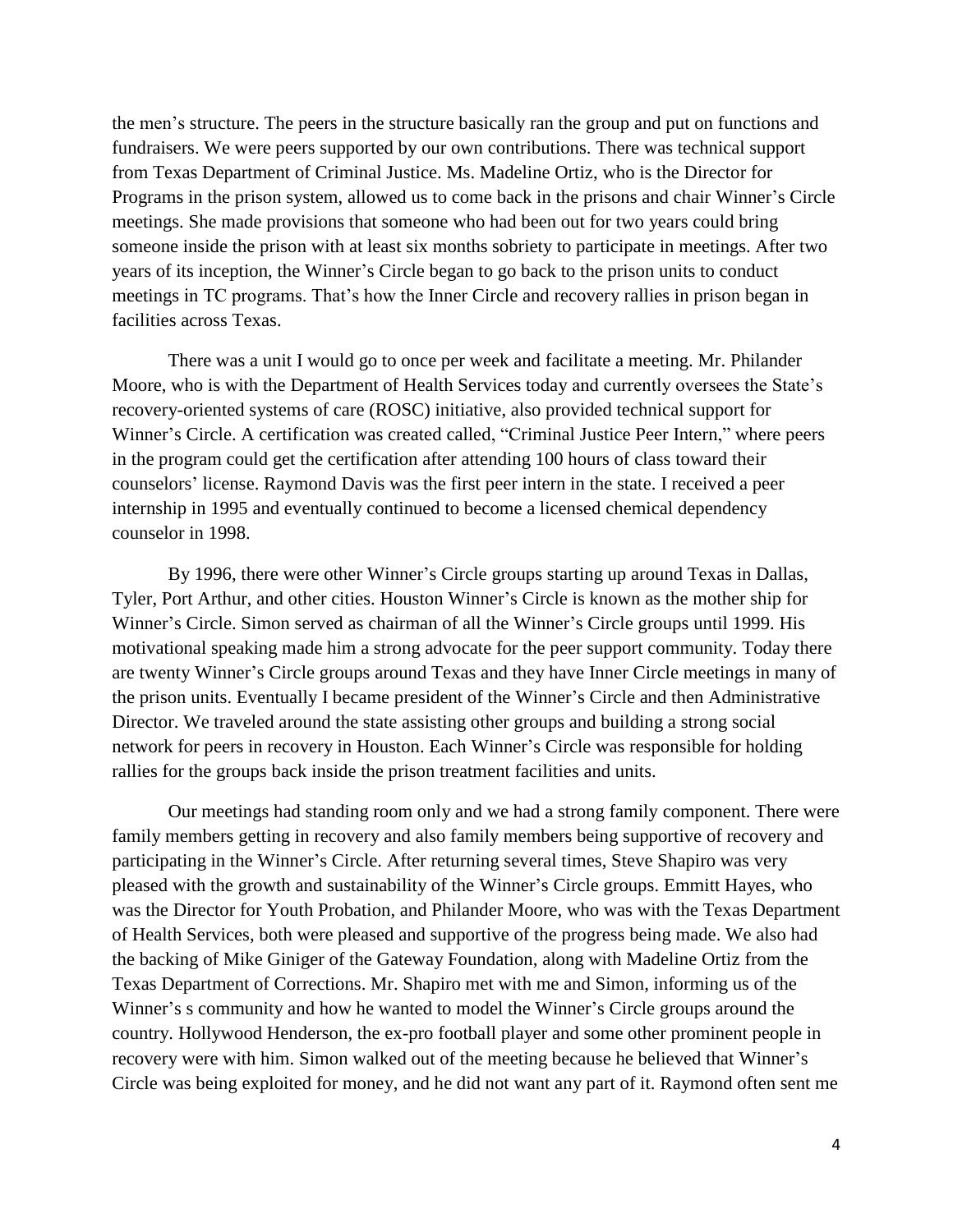and Simon to represent Winner's Circle and he focused on the Home group. He was alright with Simon's decision.

I was following the leadership of Simon and Raymond and never thought twice about the decision. Today I have mixed feelings. Money has a tendency to change things, and I think the purity and fidelity of the group could have been tarnished. However, it takes money to function and we made it strictly on fundraisers and passing the basket. Because of the numbers of participants, each group was able to survive.

Today the Winner's Circle groups in Texas lack the ability to keep up because everyone, including Peers in Recovery, is getting paid. This has many people into peer support for the income, but most Winner's Circle peers are involved for their recovery. I believe this is what makes this group so unique. Those that become members end up in the maintenance stage of their recovery and freely give their recovery away to keep it.

In 1996, Houston Winner's Circle became involved in recovery housing as part of the recovery peer support services we provided. The housing need was more than the funding we had to provide beds. Also in 1996, the Winner's s Community was formed. Winner's Circle groups across the country were formed and modeled after the Houston Winner's Circle. The first group was from Baltimore. They received a grant from SAMHSA. We had peers from our group visit them and they came to visit us to learn how we operated Winner's Circles in Texas. This first group ended up mismanaging their money and was dismantled. They failed to follow any directions from Winner's Circle. The second Winner's Circle group was formed in Chicago, Illinois. Leo Hayden, a former pro football player, and Jerome started a group that was modeled after the Texas group. At the time, both of these guys worked for an organization called TASC. They were instrumental in keeping the fidelity of Winner's Circle and making sure it was peer driven. They also had a grant, but the money did not interfere with the peer network they built.

There were also groups that received a grant and began a Winner's Circle in Ohio. They also kept the fidelity of the group and followed the format of the Texas Winner's Circle. These three states—Texas, Illinois, and Ohio--made up the original Winner's Community. We had a convention in Houston in 2004 and all the Winner's Circle groups around the country were there participating and networking with one another. Although each Winner's Circle may have a different style, the basic concept and fidelity of being peer-driven was the same. It was awesome for all of us to come together. Today, the Winner's Circle is still around in Chicago. However, when the Ohio group lost its funding, they disbanded.

In 1998, Simon Bartie, the co-founder of Winner's Circle, moved out of state, leaving Raymond Davis, the founder, to oversee the groups. Although all the groups wanted him to take over as chairman, he nominated me to fill Simon's position and Raymond remained as the Executive Director of the Houston group providing housing and recovery supports to the community. At this time there were Winner's Circle groups popping up in cities all around Texas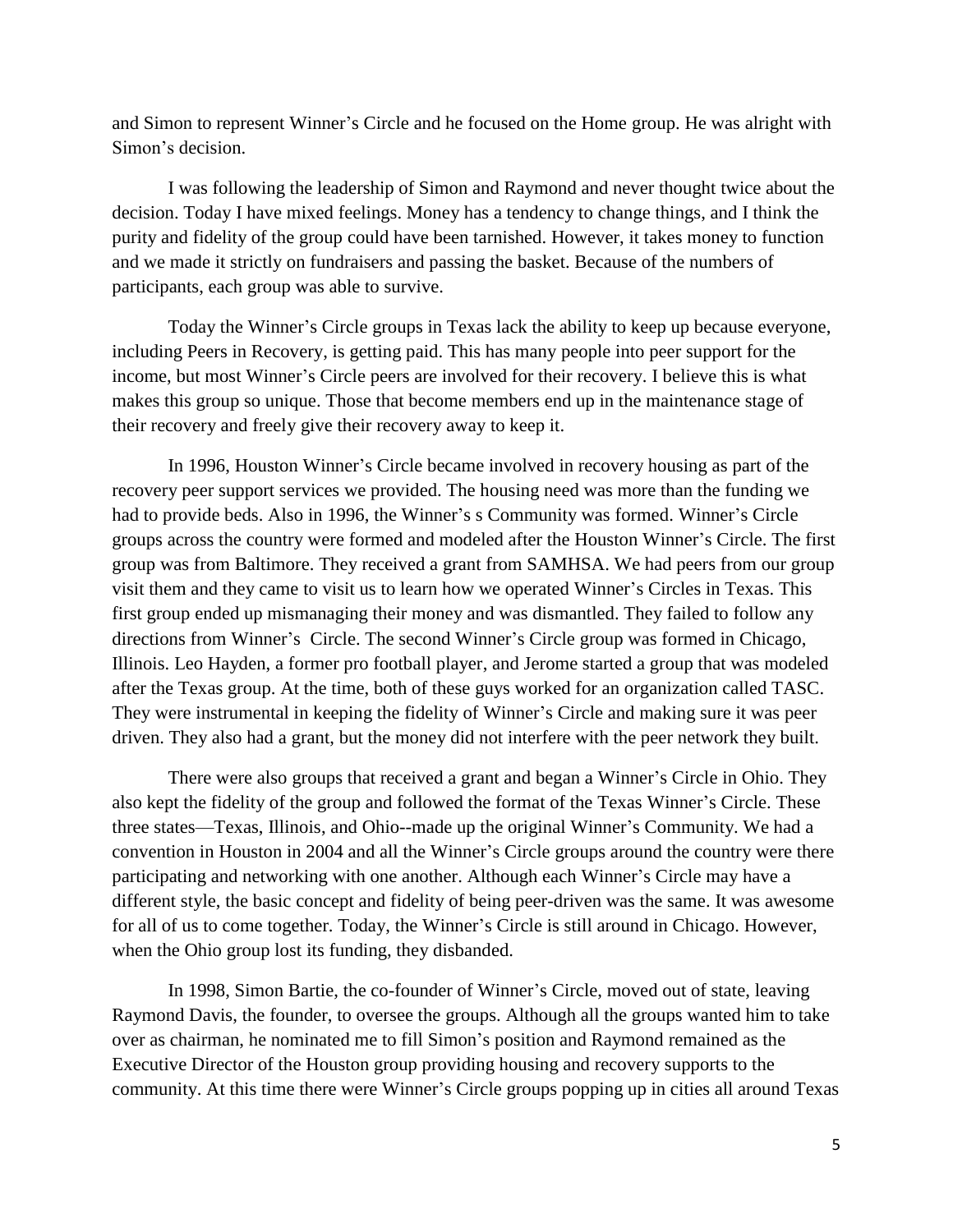and in the prison units. The Houston group had more peers than room. They had meetings seven days a week; some days had meetings twice a day. Houston Winner's Circle also had a strong family component which allowed families to re-unite, and often had many family members to enter recovery based on how well their family members were doing,

Modeling recovery has proven to be one of the most effective tools in peer-driven recovery. Dillon served as chairman over the Winner's Circles of Texas for eight years and was very active as the Administrative Director of the Houston group. Raymond Davis, the Executive Director of Winner's Circle, also served as Administrative Director for a huge transitional treatment facility in Houston named New Directions, The positions served at the Winner's Circle are volunteer, with all revenue going towards paying the bills of the Winner's Circle building. At this time, the Chicago Winner's Circle was also flourishing. In 2006, Bobby Wheeler was named the new chairman of the Winner's Circles of Texas and is currently serving in this position. Dillon West became the Program Director of a treatment facility in the state jail system. Raymond Davis continues to work for an outpatient treatment facility, and Leo Hayden is Director of a Criminal Justice Treatment in New Orleans. Due to lack of funding, the Winner's Circle groups are not advancing at present to keep up with the need for such groups. It is still serving the ex-offender population in Houston, where Raymond Davis continues to run groups in two Houston locations and is involved in three new locations held in recovery community organizations.

The Winner's Circle groups visited CCAR in 2008 with Steve Shapiro. I was very impressed with their model and returned and enrolled in the recovery coach Training of Trainers and became one of the first coaches in Texas. Raymond Davis made sure that people in the Winner's Circle groups were trained, and now we have recovery support specialists among us. Leo Hayden came to Texas and received the training to help his population. I then became a state trainer and trained groups to train others in this new skill. Many of us were doing this work before but did not have a name for it. I later opened The Center for Recovery and Wellness Resources in Houston, which has two locations that have Winner's Circle groups meeting in them. There is another recovery center, Unlimited Visions, which Ian Gage, a member of Winner's Circle, coordinates. Mr. Davis participated in these three groups also.

We are working to re-kindle the fire of Winner's Circle and build leaders to carry it on. There are some lessons learned from our experience, and it's our hope we can utilize those lessons to maximize a worthy initiative. Because of the Winner's Circle, each member involved became productive members in society. Those who stay with the Winner's Circle have been blessed with a great life in long-term recovery.

For additional information on the Winner's Circle Community, see the following Links:

[http://www.houstonWinner's scircle.org/](http://www.houstonwinnerscircle.org/)